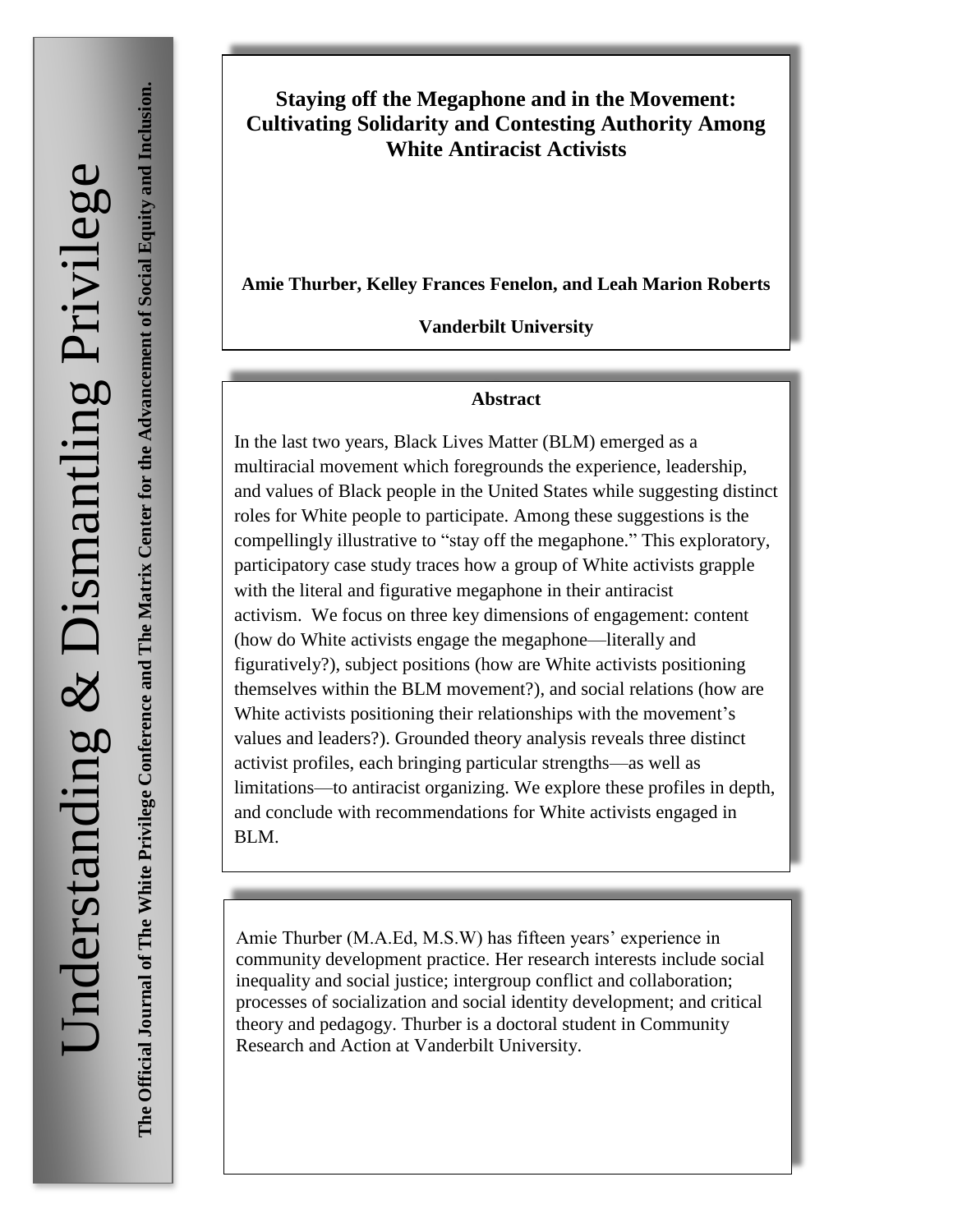*. . . but then there's also a reason we continued to meet, because I think for some of us, it was that there's this community that's needed . . . to have a loose association of folk together who can hold each other accountable during actions and also figure out how we can begin to create a new culture in our individual lives, to do that consciousness raising.*

—Sean

*I don't need like another space with White people to talk about my feelings and my interactions. … I'm really just interested in, are we gonna organize, how are we gonna do it. . . .* 

#### —Maddie

In response to hegemonic White supremacy, Black Lives Matter (BLM) foregrounds the experience, leadership, and values of Black people in the United States (www.blacklivesmatter.com). At the same time, BLM has emerged as a multiracial movement, engaging a wide diversity of people concerned for and committed to the struggle for racial justice. While requisite to the success of any social movement (McAdam, 1999), this diverse base has raised a particular set of ideological and practical challenges. The sustained, national attention garnered by the antiracist activism of the BLM movement has refocused attention on who should serve in a leadership capacity in movement work that intentionally centers the leadership, experience, and values of a particular social group. As the movement gained national momentum, antiracist activist organizations

began to disseminate their understanding of how White people could participate in BLM and remain consistent with the intentions, values, and meaning-making power of the movement as it concretely prioritizes Black lives, including among its leadership and participants. Among these suggestions is the succinct, compellingly illustrative "stay off the megaphone."

Megaphones play a distinctive role in movement-building work. Literally and metaphorically, a megaphone concretely functions to amplify the voice of its user, broadcasting her words to those who would not hear her without it. It often demarcates a movement group's leader, its presence signaling her authority. The megaphone helps to shape the trajectory and content of a movement activity, such as the direction and chanting of a protest march. By reinforcing authority and directing movement tactics, the amplifying features of the megaphone play an important role in casting particular individuals as leaders and anchoring movement content in particular values and goals. In this paper, we focus our attention on how the megaphone is utilized, literally and figuratively, by White antiracist activists working to enact the cultural values and goals of the BLM movement. Their attention to the cultural mores of the movement and desire to act accordingly demonstrates the importance of the BML movement's internal dynamics in building towards cultural, as well as institutional, change.

The directive to White activists to stay off the megaphone proscribes certain modes of White activists' movement activity, suggesting that White activists might take part in movement work most effectively by actively relinquishing the literal and figurative megaphone. Critically,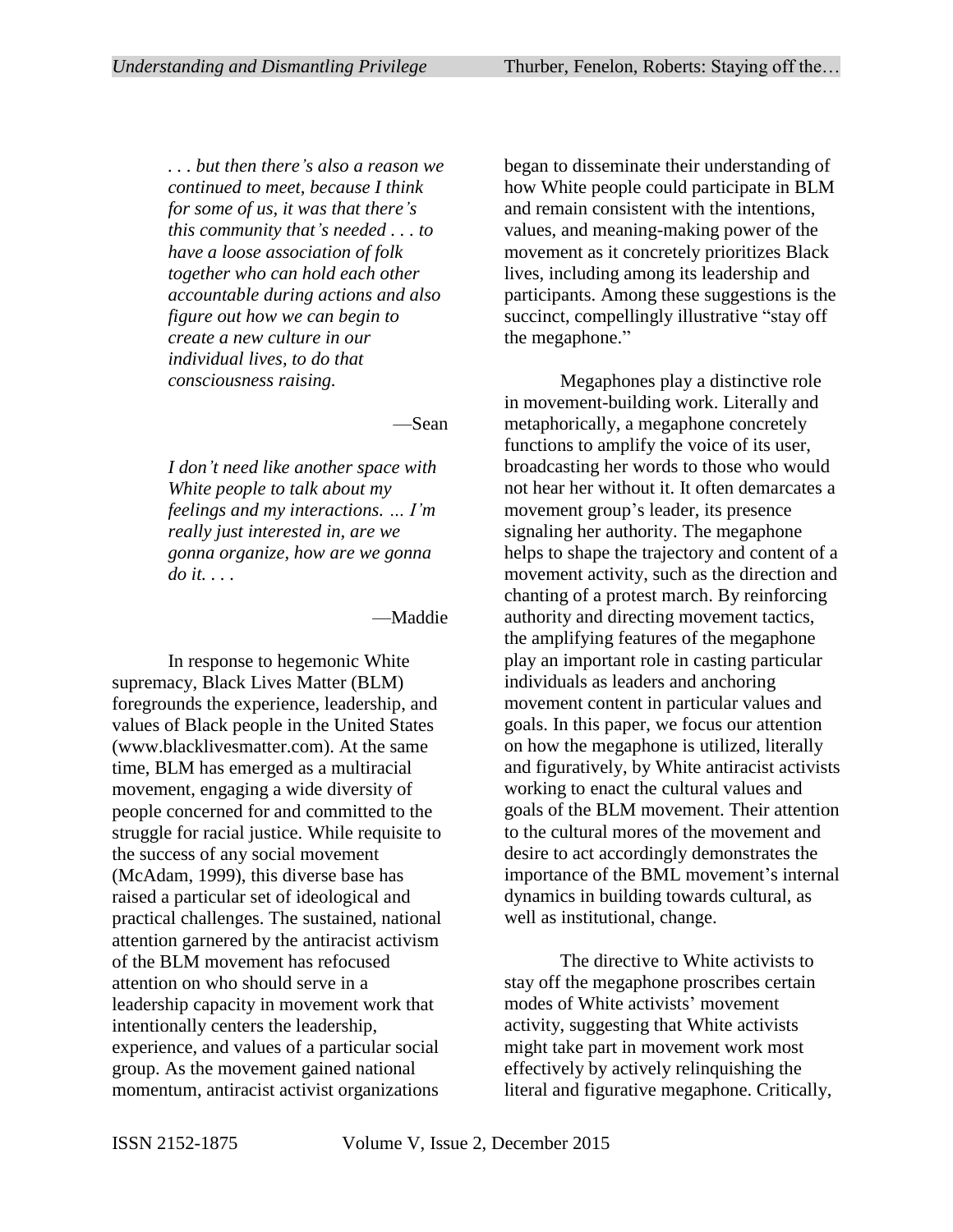BLM's injunction against White activists' use of "the megaphone" also cuts to the quick of White supremacy, as White activists are forced to contend with how they have been socialized into White dominance and internalized its locations, standpoints, and practices (Frankenberg, 1993). By relinquishing overt leadership roles, White activists must grapple with how they feel accustomed, if not entitled, to the presumption of competence, intelligence, and authority in and beyond movement work.

Though this is certainly not the first historical movement in which White activists have grappled with their role (see Michel, 2004; Warren, 2010), the intentional de-centering of Whiteness illustrated in this BLM directive has distinct implications for how BLM builds a mass movement. Social movement theory suggests that the ability to mobilize a broad base is vital to the success of any social movement, and that doing so successfully and over time often requires two elements: To keep activists engaged, a movement must turn them into leaders; to cultivate a leader among the mobilized, one must imbue her with responsibility (Alinsky, 1989/1971; Han 2014). In the context of BLM's request that White activists stay off the megaphone, implementing the apparent lessons of such findings becomes complicated. Given the express purpose of BLM, the forms of leadership and responsibility engaged by White activists must be thoughtful, strategic, and distinctive.

This paper explores how a group of White antiracist activists, allied with a local BLM movement group, grapple with the literal and metaphorical megaphone in their local BLM work. We see a potential distinction between the needs and strategies of White solidarity and action within BLM

organizing, and within a broader movement to end racial injustice. To that end, our analysis and implications point specifically to the role of White people in BLM organizing. Given the emergent nature of the BLM movement, understanding more about how the current era of antiracist activism is developing in a particular context may increase the effectiveness of the local movement group and extend its effects both locally and in other sites nationwide. Undoubtedly, for BLM to reach its fullest potential as a movement, many more White people must commit themselves to the struggle to end White supremacy and build more just and equitable communities, institutions and governments. And yet, they must do so while responding to BLM's clarion call to center Black leadership and experience. This begs the question: Can White people stay off the megaphone and stay in the movement?

#### **Context**

This paper explores how a group of White antiracist activists, allied with a local BLM movement group in a mid-sized southern city, struggle to live in the countercultural reality demanded by BLM that is, a reality that counters the dominant White hegemonic culture of the United States by overtly preferencing and prioritizing Black (explicitly, rather than White) lives and leadership. There are 23 reported local BLM groups nationwide (Blacklivesmatter.com). While some groups (such as Ferguson's) emerged in response to specific local acts of racial injustice, most began as solidarity efforts. As such, the chosen site could be seen as a typical case: The organizing began in solidarity with the BLM campaigns in Ferguson and other highly publicized sites of police brutality, and leveraged the values and tactics of the national movement to shine a light on local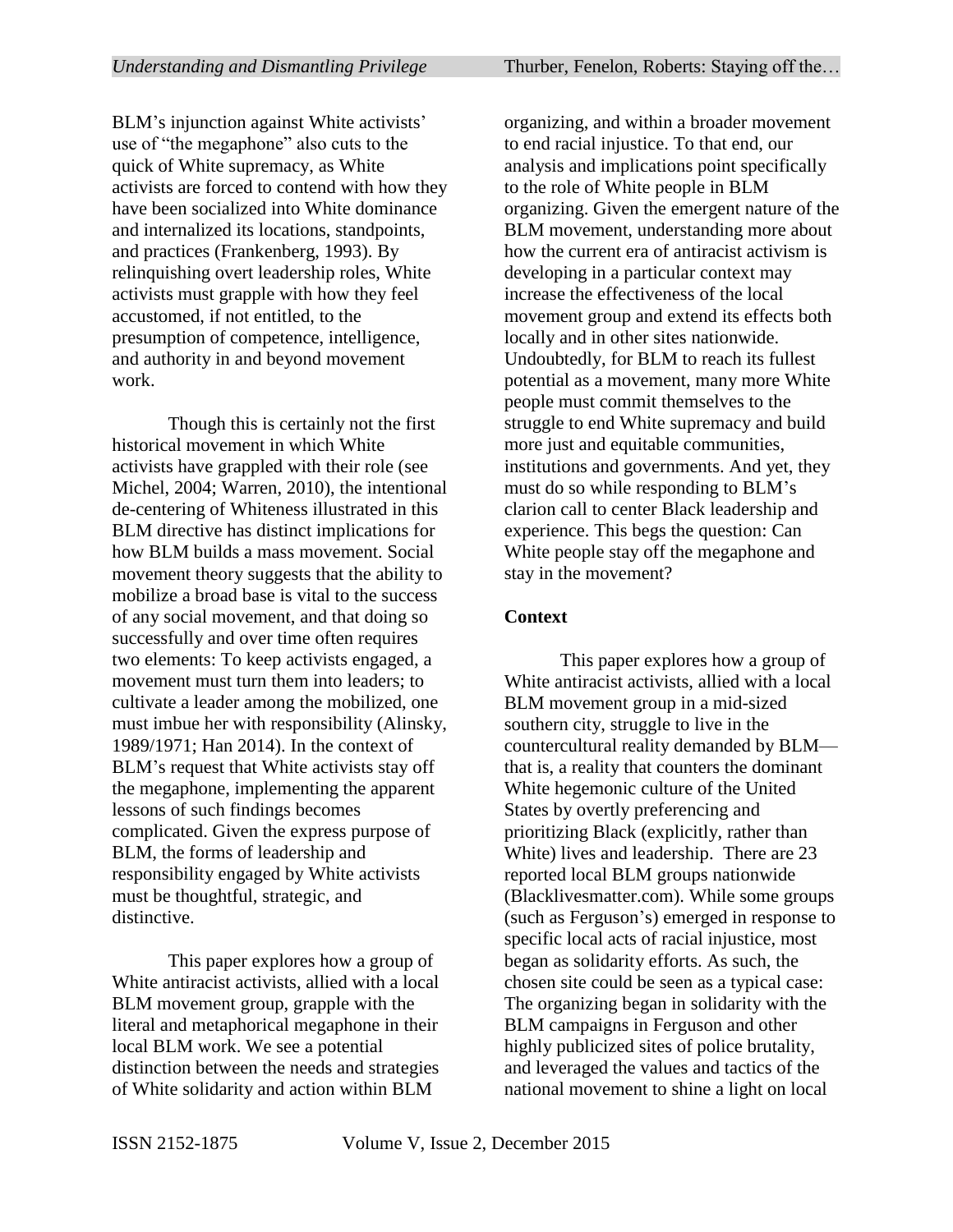racial injustice. As is true nationally, the local BLM organizing effort is characterized by robust, burgeoning leadership by young people of Color (POC). Between November 2014 and January 2015, local BLM activists organized eight public actions that mobilized several dozen to several hundred individuals. This case study focuses on the Anti-Racist Solidarity Network (the Network), a loosely associated group of White activists who initially came together at the request of local BLM organizers in November 2014 and who have continued meeting monthly.<sup>1</sup>

Local BLM leaders first asked a group of White people to take part in BLM actions and help manage any behavior from other White people that deflected from the message and mission of BLM organizing. For example, the group was tasked with asking people to refrain from carrying "All Lives Matter" signs and redirecting members of the media to BLM leadership when they approached White participants. When these tasks proved more difficult to complete than anticipated (particularly while avoiding becoming seen as playing a leadership role), the group began to meet regularly to strategize its approach to BLM actions and its relationship with the local BLM leadership collective. Although the initial goal of the Network was to provide support to the local BLM efforts, the group soon broadened its purpose to engage in a range of efforts to confront White supremacy.

The 20-person Network includes college students, pastors, professors, community activists, nonprofit professionals, and researchers varying in age from mid-twenties to mid-forties, including men, women, and queer people. Members come from working-, middle- and upperclass backgrounds. Members bring a variety of activist histories, including those with decades of activist experience and others more newly involved in activist work. All share a broad commitment to racial justice work, but bring a diversity of professional expertise and activism experience, such as prison abolition, homeless outreach, interfaith community building, queer liberation, and feminist organizing. Regardless of past experiences, through BLM organizing all members were socialized for the first time into a movement that deliberately proscribed certain forms of White activism and leadership. As such, the work undertaken by each member demonstrates a collective process of wrestling with White social dominance and provides insights toward the development of different modes of White antiracist activist engagement. Developed as a year-long study, this report includes preliminary findings drawn from observational and interview data from the first four months of inquiry. As the local BLM organizing effort and the Network were nascent during this year-long study, the terrain of movement work was at times tumultuous and precarious. Norms, expectations, roles, and group and individual needs shifted often and were reevaluated frequently. It is, in fact, these formative conversations that provide

 $\overline{a}$ 

<sup>&</sup>lt;sup>1</sup> The names of individual activists and the Network are pseudonyms, and the name of the city has been concealed.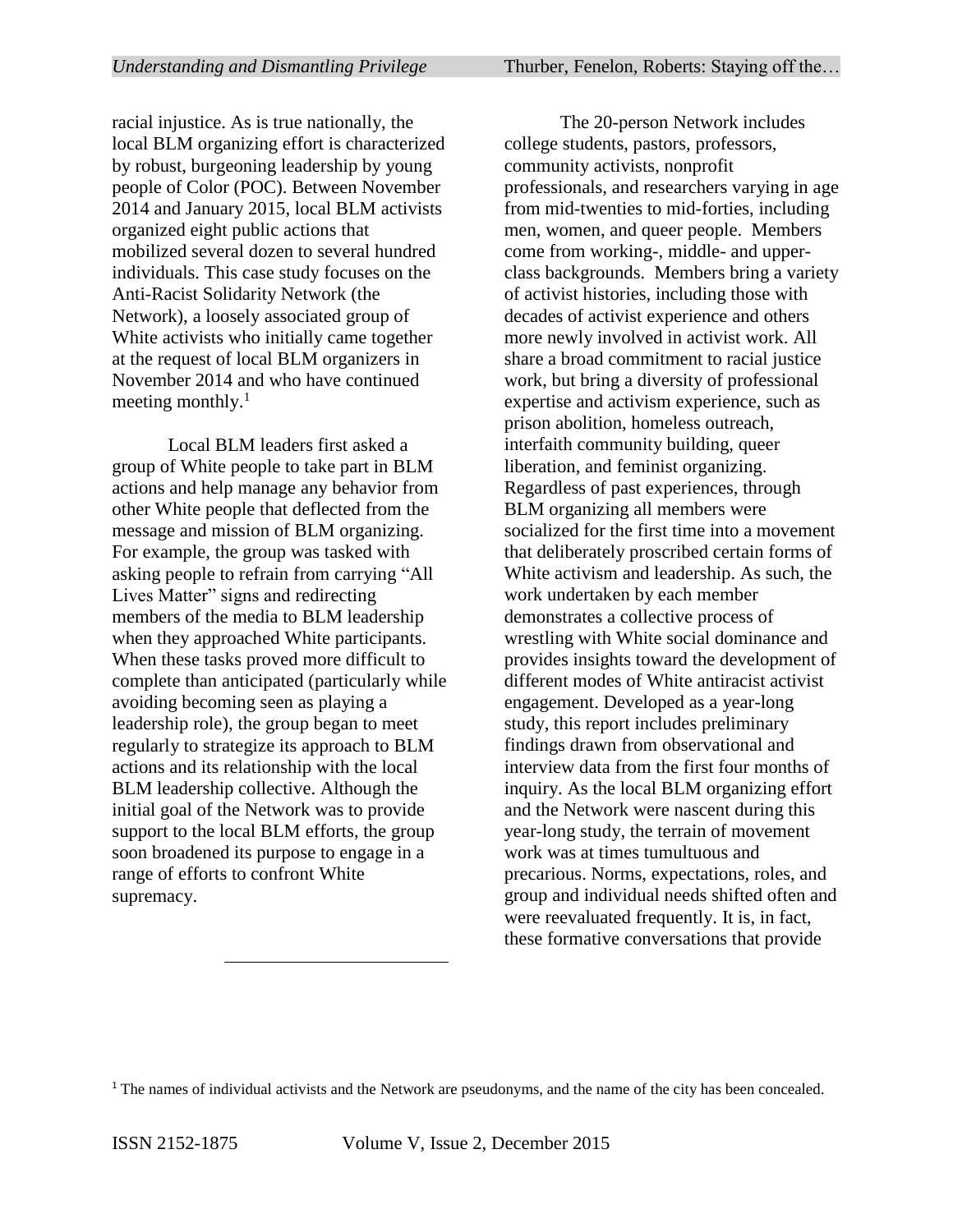insight regarding how White antiracist activism is shaped in concert with a movement that necessarily delimits forms of White leadership and action.

# **Methods**

This case study utilizes a constructivist, qualitative design, which is particularly appropriate given the exploratory, emergent nature of the study. Constructivist research attends to the myriad ways meanings are constructed and contested (Lincoln & Guba, 1985). Given that we are members of the Network that is the subject of this study, attention to these interactions and entanglements between the knower and the known is critical (Fine, 1994).

Data for each of the five planning meetings (attended by an average of 10 Network members) include researchers' audio recordings and field notes as well as meeting minutes recorded by a nonresearch team member. Further data include interviews with four of the Network's founding members. Researchers transcribed recordings and then coded all data in the qualitative software MaxQDA. For the purposes of this paper, analysis concentrated on instances related to the literal or (more often) figurative megaphone, exploring the ways in which White activists engaged with framing and amplifying the BLM movement. We began inductively, using open coding (Bryant & Charmaz, 2007; Strauss & Corbin, 1990). As key thematic units emerged, the refined codes were evaluated using the constant comparative method (LeCompte & Schensul, 1999; Strauss & Corbin, 1990). This process ensured that codes were consistently applied and were not masking significant differences between similarly coded text segments.

# *Trustworthiness*

We engaged in prolonged engagement in the research setting, and observed and recorded meetings in full, in lieu of selecting portions of the meeting for analysis (Lincoln & Guba, 1985). Further, by attending meetings over time and making persistent, ongoing observation, we identified overarching areas of thematic salience (Lincoln & Guba, 1985). We triangulated data through the collection of field notes, audio-recordings, and meeting minutes; triangulated researchers through collection and analysis across a four-person research team; and triangulated methods through the use of naturalistic observation, archival analysis, and interviews (Lincoln & Guba, 1985).

To enhance the credibility of our findings, we preserved audio recordings and engaged in ongoing member checking, both within our bi-monthly research team meetings (as we are all members of the Network) and within the Network as a whole, where we raised preliminary observations and interpretations for discussion (Lincoln & Guba, 1985). As Lincoln and Guba note, the trustworthiness of qualitative research is also determined by the degree to which sufficient contextual description is made available for readers to "to make transferability judgments possible" (1985, p. 316). Thus, while this study is not intended to be generalizable, we have sought to provide enough description for readers to discern the relevance of the findings to other settings.

#### **Discussion**

As we turn to how White activists grapple with the megaphone in their local BLM work, we focus on three key dimensions of engagement: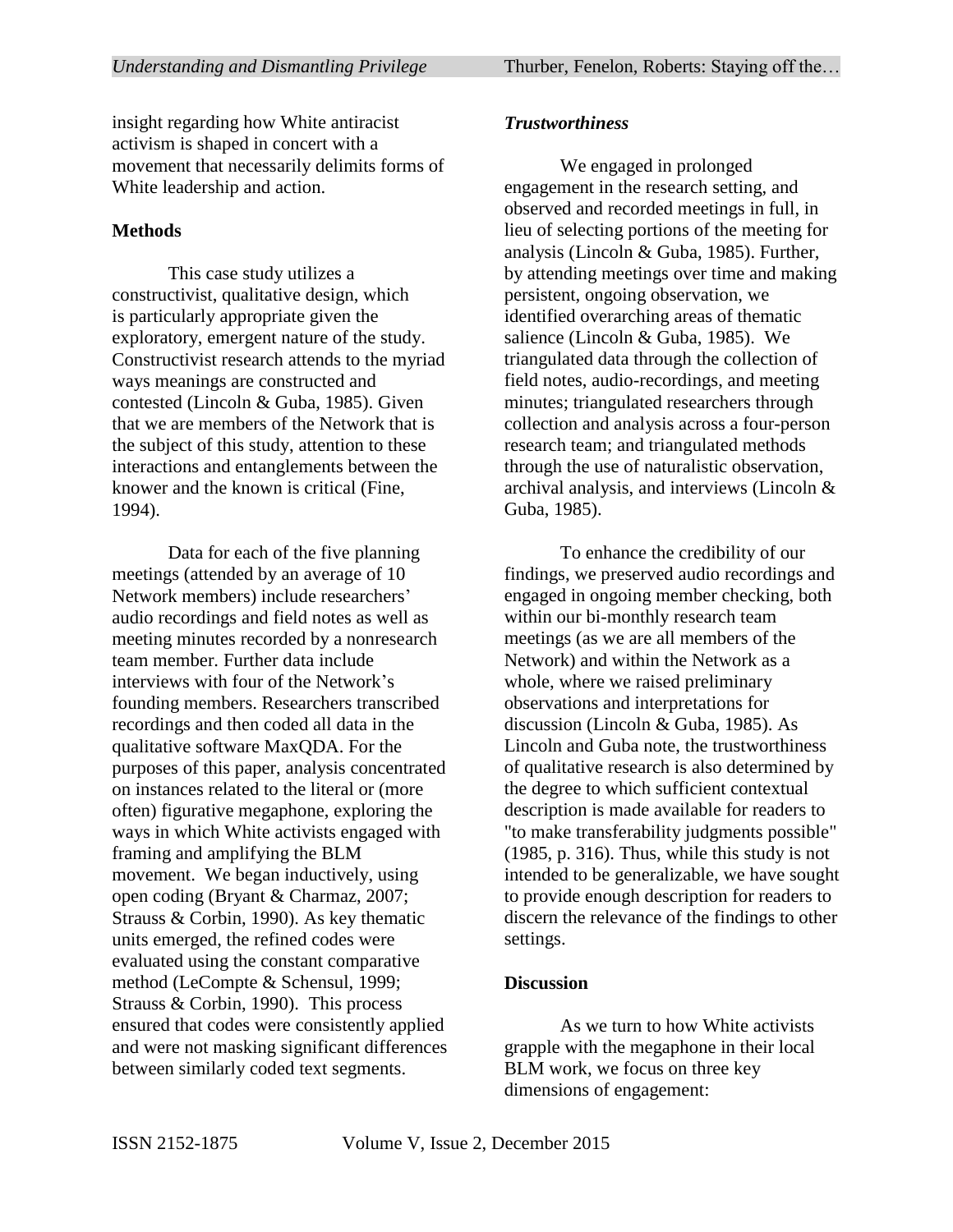1. Movement Content: How do White activists engage the megaphone literally and figuratively?

2. Subject Positions: For a given megaphone activity, how are White activists positioned—or positioning themselves within the BLM movement?

3. Social Relations: For a given megaphone activity, how are White activists positioned in relationship with—or positioning their relationships to—the movement's values and leaders?

These dimensions are both analytically and theoretically grounded. They emerged from the data as code families, and also reflect Fairclough's (2001) typology of power in discourse. As Network members engaged in discussion and enactment of megaphone activities, three dimensions of the activist-megaphone relationship emerged: movement content, subject positions, and social relations. Our analysis considers each of these categories in turn, explicating their emergence in the data. Finally, we explore three activist profiles that engage particular forms of these dimensions in concert.

# *Movement Content: Framing, Amplifying, and Relinquishing*

In this study, White activists engage the megaphone in three ways: framing, amplifying, and relinquishing.

**Framing.** If the megaphone is understood as a literal and figurative tool for framing the movement goals and values, White activists engaged the megaphone, the pen, their voices, and their feet to frame BLM to one another, other White activists. and the broader community. The most literal and explicit framing occurred during protest

actions, when White activists took the megaphone at events and directed comments to White protesters about how to engage. At other times, the framing was implicitly modeled, as when White activists demonstrated expected modes of participation. Within the Network, members regularly discussed how they understood themselves and their role within the movement. This dialogue provided moments for reinforcing (or disrupting) the movement's frame, much as a megaphone might be used to remind movement participants of the group's vision. Finally, at times, members directed framing activities toward external audiences, such as by authoring pieces on behalf of the BLM movement group.

**Amplifying.** At other times members of the Network engaged the megaphone to amplify rather than frame BLM movement goals. This amplification occurred by participating in movement activities, joining their voices to chants and their feet to protest marches. Further, the White activists amplified the group's message through spreading the word about BLM actions in the city and encouraging those within their networks to participate. Finally, at times BLM leadership called upon Network members to fulfill particular roles or undertake certain tasks within the movement work, such as to educate other White persons at actions about how to participate in a way that upheld the values of the movement (e.g., removing masks). Such activities serve to amplify the ethos of the movement group rather than setting these White participants apart as leaders.

**Relinquishing.** In this study, White activists relinquished the megaphone by literally staying off it at movement actions, course-correcting when they or other activists appeared to contradict the directive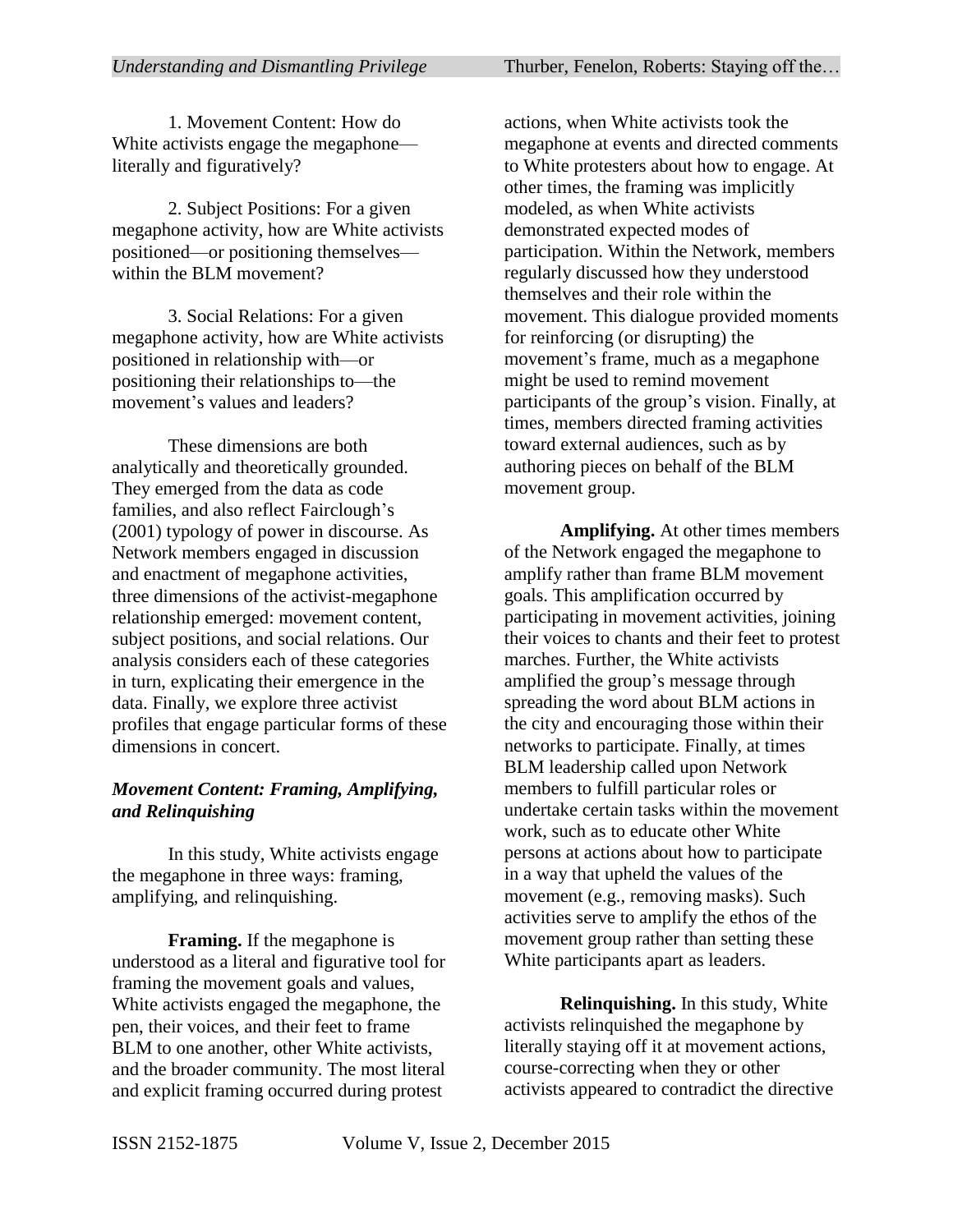to step back from leadership activities, and pursuing movement roles that intentionally eschewed their gaining prominence within the movement. While some of these relinquishing activities took place during BLM public actions, many more were observed within the Network as some members challenged one another to live into the values of BLM by stepping out of positions in which they were framing the movement for others.

#### *Subject Positions: Movement Follower, Movement Leader, and Autonomous Actor*

Members of the Antiracist Solidarity Network frequently express a strong sense of responsibility as White people to actively engage in the struggle for racial justice. Yet how members positioned themselves as White people within the local BLM movement varied. The analysis suggested that White activists' commitment to racial justice work is manifested in three (at times concurrent) subject positions: movement follower, movement leader, and autonomous actor.

**Movement follower.** White activists performed or imagined themselves as movement followers by heeding the direction of the local BLM organizers. This manifested both publicly (or externally) within protest actions, and privately (or internally) within the Antiracist Solidarity Network. In protest actions, movement followers engaged the megaphone by relaying the movement leaders' message through participating, carrying signs, "dying-in," and voicing the response in the call-and-response format of the "people's mic." Movement followers also engaged the megaphone in this subject position by streamlining communication between the BLM leadership and White activists. For example, movement followers relayed

requests from BLM leaders regarding the desired role of White activists in the movement to other White activists in the Network or at protests.

**Movement leader.** White activists performed or imagined themselves as movement leaders by using the megaphone to actively develop movement tactics and/or frame and communicate movement goals. For example, White activists spoke at protests about why they personally were committed to the movement, wrote letters to the editor, and developed written materials on behalf of the BLM group.

**Autonomous actor.** All members of the Antiracist Solidarity Network came into the group with historic and present-day commitments to racial justice advocacy and activism. As such, they also engaged the megaphone to advance racial justice goals independent from the BLM movement. For example, members spoke of engaging friends and family in conversations about racism, leading community conversations about xenophobia, and developing racial justice educational materials—all independent of the BLM groups' activities.

Sometimes these different subject positions worked in concert with one another. For example, as Lia oriented new members to the Network, she describes how the Network's leadership actions embodied following BLM leadership:

> *So, I'm remembering, for people who haven't been here before, the really, start of this iteration was because organizers of one of the—was it the Eric Garner protest?—asked for a group of White people to like show up and pay attention to White people at the event, and there was a request, like a concrete request—we want a*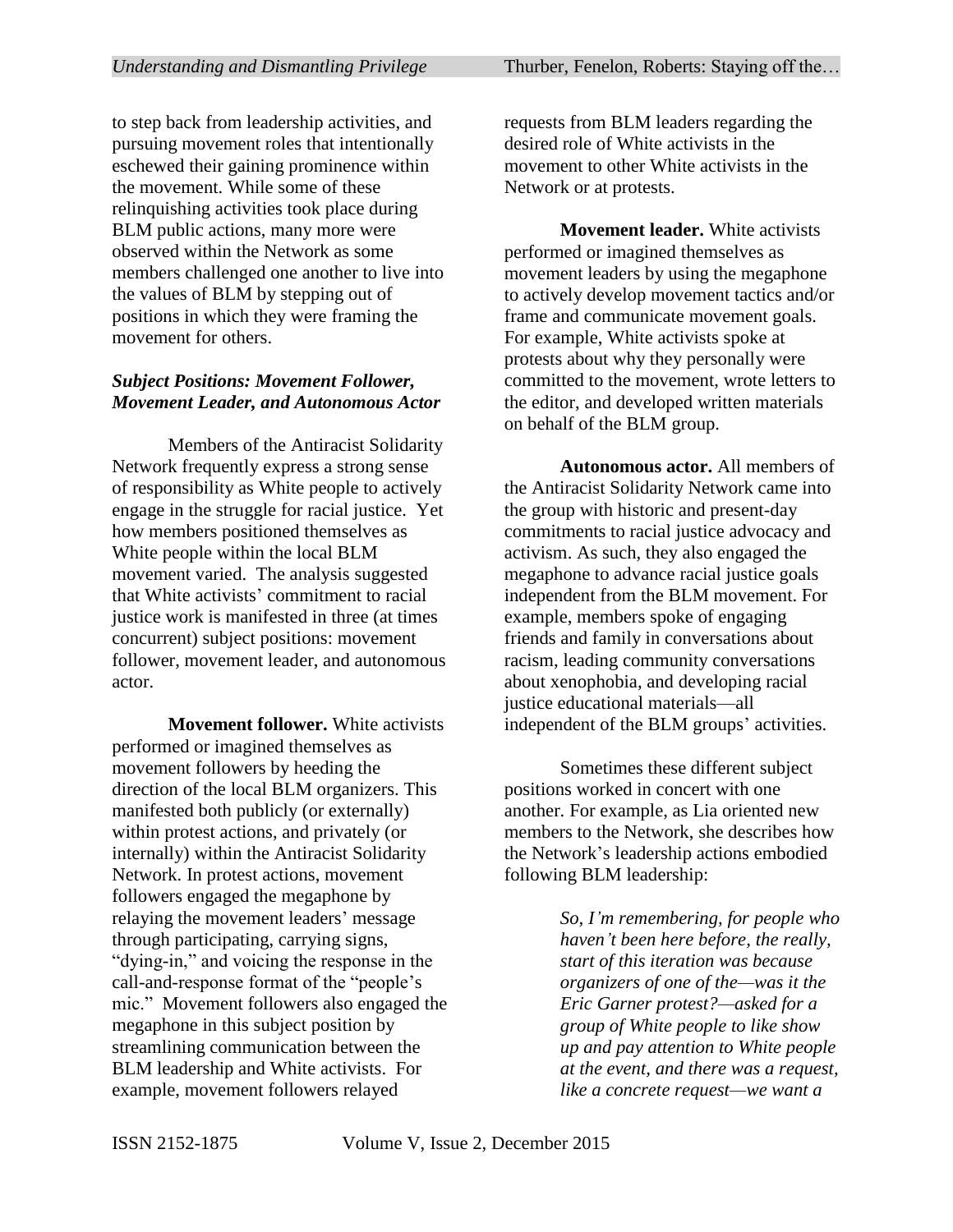*group of White people to be there in an unmarked way, just dealing with White people. Getting people to take their masks off, and fixing signs that are wrong … to mean that to me that has salience, that there was a specific request.*

As this example illustrates, at times the subject positions of leader (White activists "dealing with White people") and follower (BLM leaders "asked for a group of White people") at times occurred simultaneously and in mutually supportive ways. More often, as will be explored in subsequent sections, the leader, follower, and autonomous actor subject positions emerged in tension with one another.

## *Social Relations: Centered, Affiliated, and Independent*

In addition to reflecting three distinct subject positions, how White activists engage the megaphone reflected three types of social relations with the BLM movement: centered, affiliated, and independent. Whereas the three subject positions reflect members' performed activist identities, these social relations demonstrate a relationship with and proximity to the BLM movement values and leaders.

**Centered in the movement:** Much of the megaphone actions and interactions of White activists reflected a commitment to center explicitly the BLM organization, its local leadership, and the movement's goals. Examples of members' centered activities included participating in events organized by the BLM leadership team, following the directions of BLM leaders, working with BLM group leaders to develop a statement of demands, and, at the request of BLM group leaders, organizing White people to play specific roles in public actions.

**Affiliated with the movement:**  Affiliated megaphone activities were distinguished by the enacted or imagined representation of the BLM movement without broad and direct engagement with movement leaders. For example, Network members engaged in affiliated activities by publishing a statement that purported to represent the local BLM group but lacked the group's request or review, and by discussing and critiquing BLM organizing tactics in monthly meetings without having been asked for strategic thinking by—or having been in direct dialogue about such matters with—BLM leaders. That is not to say that members of the Network were not in relationship with BLM leaders; many in fact were. However, BLM had not solicited the Network as a whole for strategic thinking or advice.

**Independent from the movement:**  Just as members of the Network at times embodied a *subject position* (a positioning of self) autonomous from the BLM movement, they also at times reflected *social relations* (a positioning of relationships) independent from BLM. Unlike affiliated actions, independent actions were not imagined to represent the BLM movement, though they were still committed to racial justice goals. These activities included creating spaces for White antiracist activists to provide support, accountability, and continued education for one another (as evidenced in the creation of the Antiracist Solidarity Network) and undertaking activities to engage other groups of White people in the struggle for racial equality beyond mobilization for local BLM group protests or actions.

#### *The Emergence of Activist Profiles*

The preceding section operationalized three dimensions of White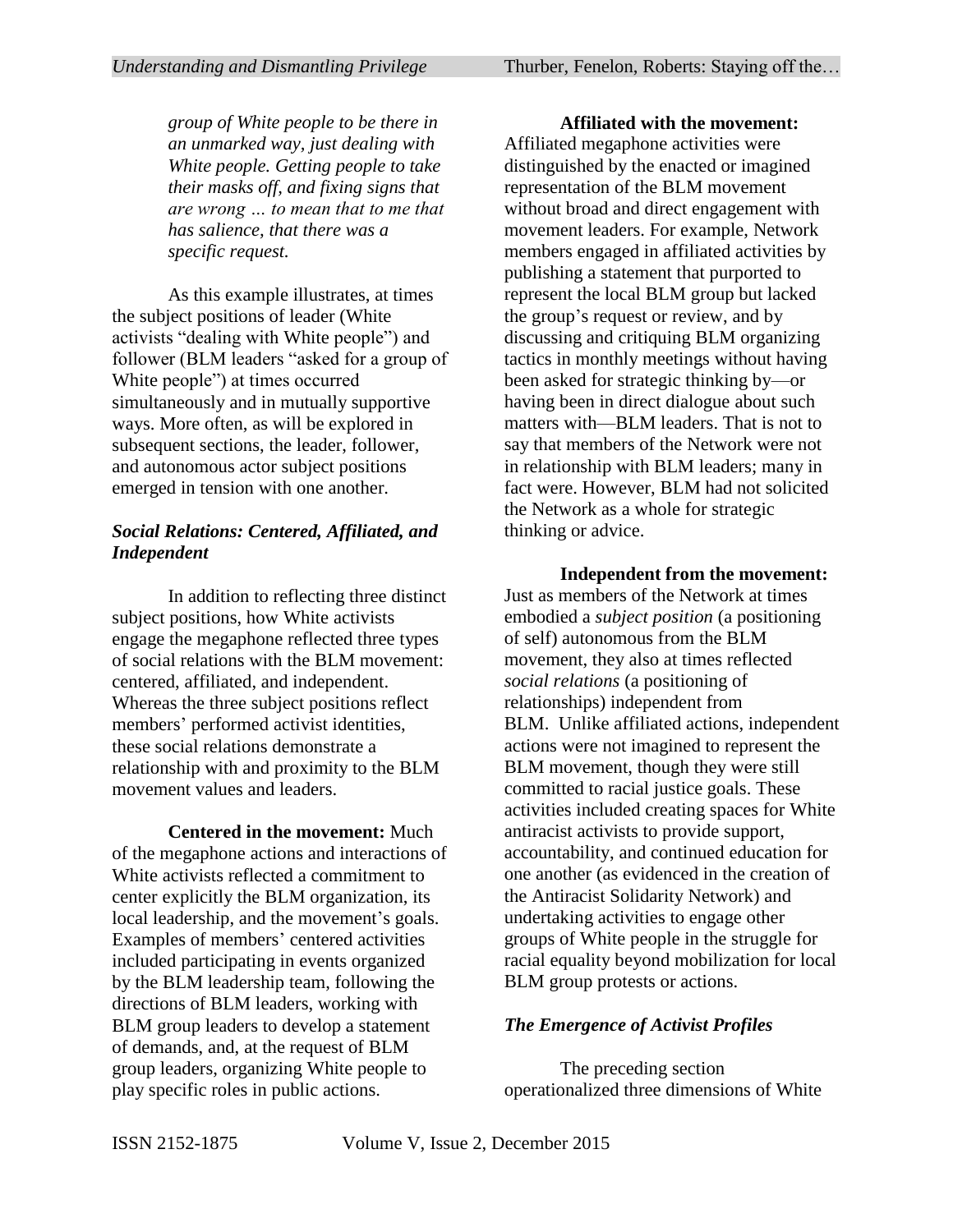activists' engagement with the megaphone: content, subject positions, and social relations. Figure 1 represents these three dimensions as a matrix of movement embodiment. The subject position variables fall along the lower axis, the social relation variables on the perpendicular axis, and the column height represents the content—the number of megaphone activities coded with both of the two other intersecting variables. For example, there were 27 instances where a megaphone activity was coded as "follower" and "centered." For the purposes of this analysis, the exact counts in the matrix matter less than the patterns revealed, several of which are worth noting.

First, co-occurrences of subject position and social codes are not evenly dispersed among the possible points of intersection. In three cases there were no instances of co-occurring codes. This is perhaps intuitive: Independent actions are incongruent with either a movement leader or a movement follower, just as the autonomous subject position is incongruent with actions centered in the movement. Second, three junctions reflect particular density of coded activity. From these cooccurrences, three primary activist profiles emerge: the Centered Follower, the Affiliated Leader, and the Autonomous Independent.





Further analysis found distinctions in the kinds of movement content associated with each of these profiles. As reflected in Figure 2, the Centered Follower is more likely to relinquish the megaphone and/or

use the megaphone to amplify BLM movement leaders, whereas the Affiliated Leader and the Independent are more likely to use the megaphone for framing the movement.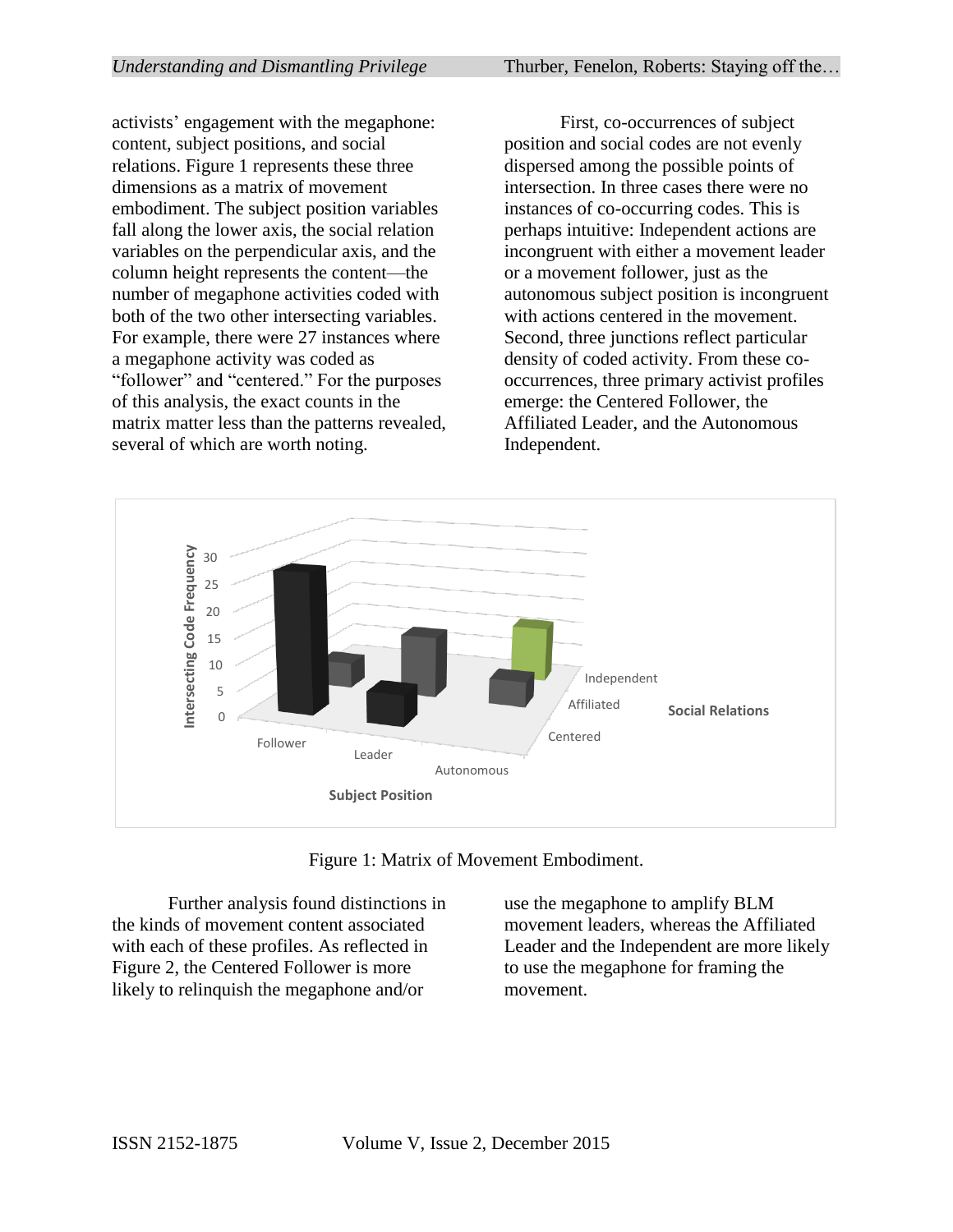

Figure 2: Movement Content by Activist Profile.

Over five months, members continually wrestled with the appropriate role for a group of White activists in the BLM movement—at times to the point of threatening the continued existence of the group. Such wrestling most often emerged as tension within and among the performance of these three activist profiles. As such, the remaining discussion will explore how the three profiles were embodied and contested within the group. For rhetorical purposes, we describe the Centered Follower, the Affiliated Leader, and the Autonomous Independent as discrete forms. We note, however, that some members embodied different profiles at different points in the study, while others embodied the same profile over time.

#### **The Centered Follower.**

*There's a reason, there's a reason we've been told twice to wait. And I think it has to do with the moment, I think it has to do with finding new answers.* 

—Sean

Over the course of several months of meetings, members of the Antiracist Solidarity Network wrestled with their potential roles in the movement. One member, Chloe, was invited to attend a meeting of the emergent BLM leadership team as they reflected on the actions of the group's first two months and considered next steps. Chloe had been the only White person invited to and present at that meeting, and at the next Network gathering, she recounted:

> *I said … we have this really mobile group of White people that want to be in this with you, with their bodies, with their hearts, with their souls, like, we, we want to be in this, and we don't know how, and we want to, like, we've seen White people take over Black and people of Color spaces and don't want that to happen, and think it's, I said, I think it's great to have something structured and in place so that can't happen, and I will go, and, like hold up the back of the line, or make revolutionary lotion bars, or whatever you say, but give us*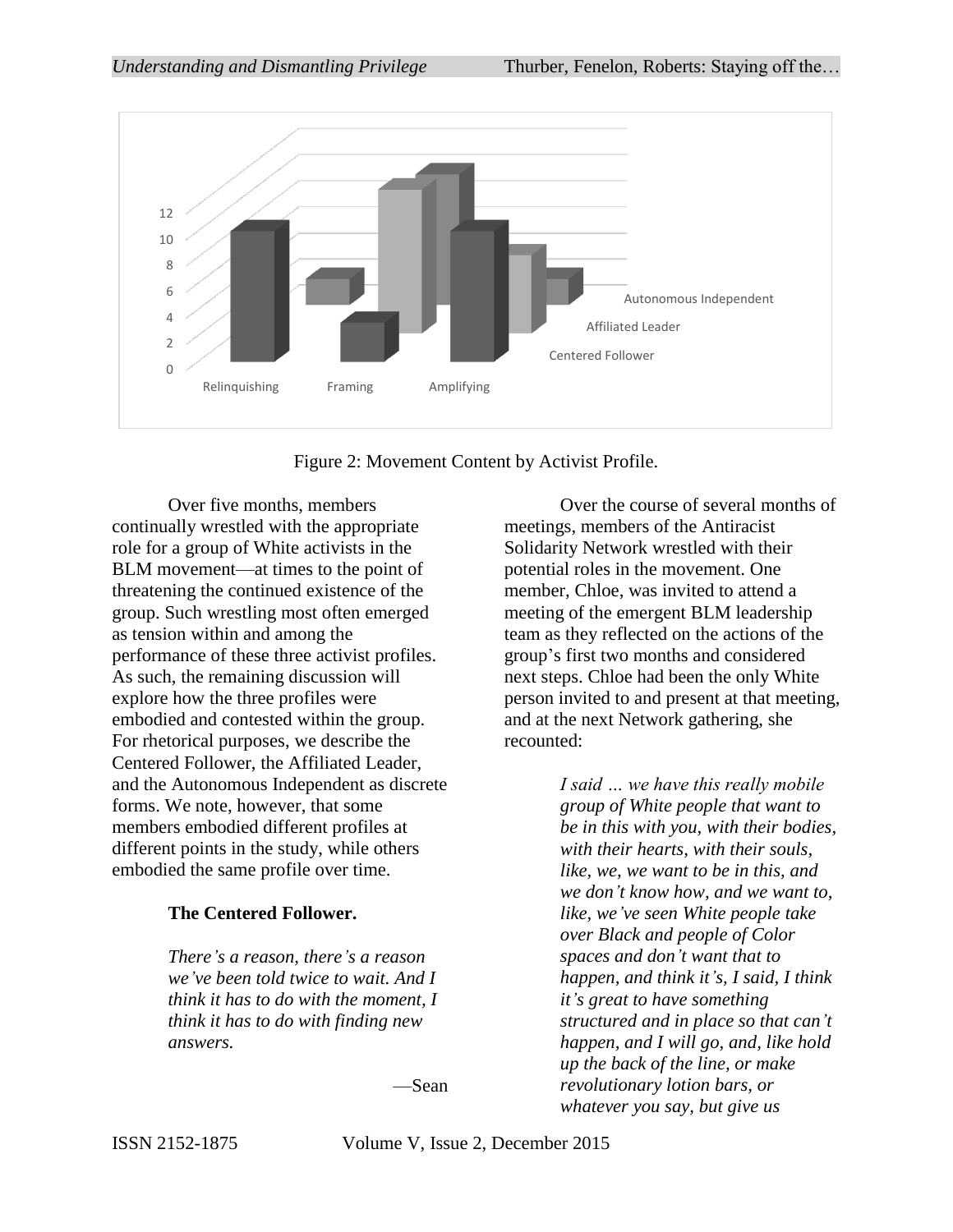*guidance, on what our role is right now.*

This quote illustrates a number of key dimensions of—and tensions within the Centered Follower profile. The Centered Follower recognizes the ways White leadership has historically functioned to "take over Black and people of Color spaces," and demonstrates a desire to embody a different subject position. In asking for direction and evoking the "back of the line," Chloe clearly embodies the position of follower, overtly relinquishing prominence and seeking to center herself within guidance from the people of Color in leadership. When interpreted with the metaphorical megaphone, Chloe's words suggest an intentional effort to make no claim to the megaphone and to listen for its use by the people of Color BLM leadership group. Further, in relaying this story back to other White activists in the Network, Chloe acts as megaphone for the movement leaders. As reflected in Figure 2 these two forms of movement content—relinquishing the megaphone and using the megaphone to amplify movement leaders—are most often associated with the Centered Follower. Chloe continued:

> *And Toni was the first to speak, and she just said, we need patience. Like, we've never had this space to figure this out. She's like, you all are more mobilized and organized in your White solidarity or whatever group than we are, and we need that space and time right now … and then another friend repeated that, she's like, we need space and time and patience. … Even if that means, I feel more strongly with the people who think we do need to come up with some demands, but I just held that in because I heard, heard, with*

#### *everything I had, I heard them say we need patience.*

In this retelling, Chloe explicitly centered the concerns of the people of Color leaders, and de-centered her own belief that that perhaps the BLM group should publish formal demands. Ceding the ability to play a consistent leadership role or to influence the direction and tactics of the movement group entailed understanding and embodying the values of the movement. Relinquishing the megaphone so that the movement's POC leadership group might foreground its goals, tactics, and leadership development allowed White activists to participate in enacting the BLM movement's cultural goals.

While the Centered Follower position clearly seeks to counter the hegemony of White dominance, Chloe's plea to BLM leaders to "give us guidance" reveals two tensions White activists faced when understanding their roles in the BLM movement. First, it reveals the complicated dialectic of relinquishing supremacy without abdicating responsibility. This dynamic caused some members of the Antiracist Solidarity Network to push for self-defined action, as evidenced by Isaac's later comment: "I just don't know that it serves us or BLM or others if we don't have an actual, some ideas about how we can contribute other than just coming to events that they plan." Second, the hesitance to act until BLM can "give us guidance" reveals a vulnerability of the Centered Follower—one can be at times immobilized by the fear of making mistakes—and this created conflict within the Network as some felt that collective efforts were forestalled. Clearly, "stay off the megaphone" is only one of the movement's directives. "White silence is compliance" is a direct call for White voices in ending racial oppression, and many in the group were eager to answer that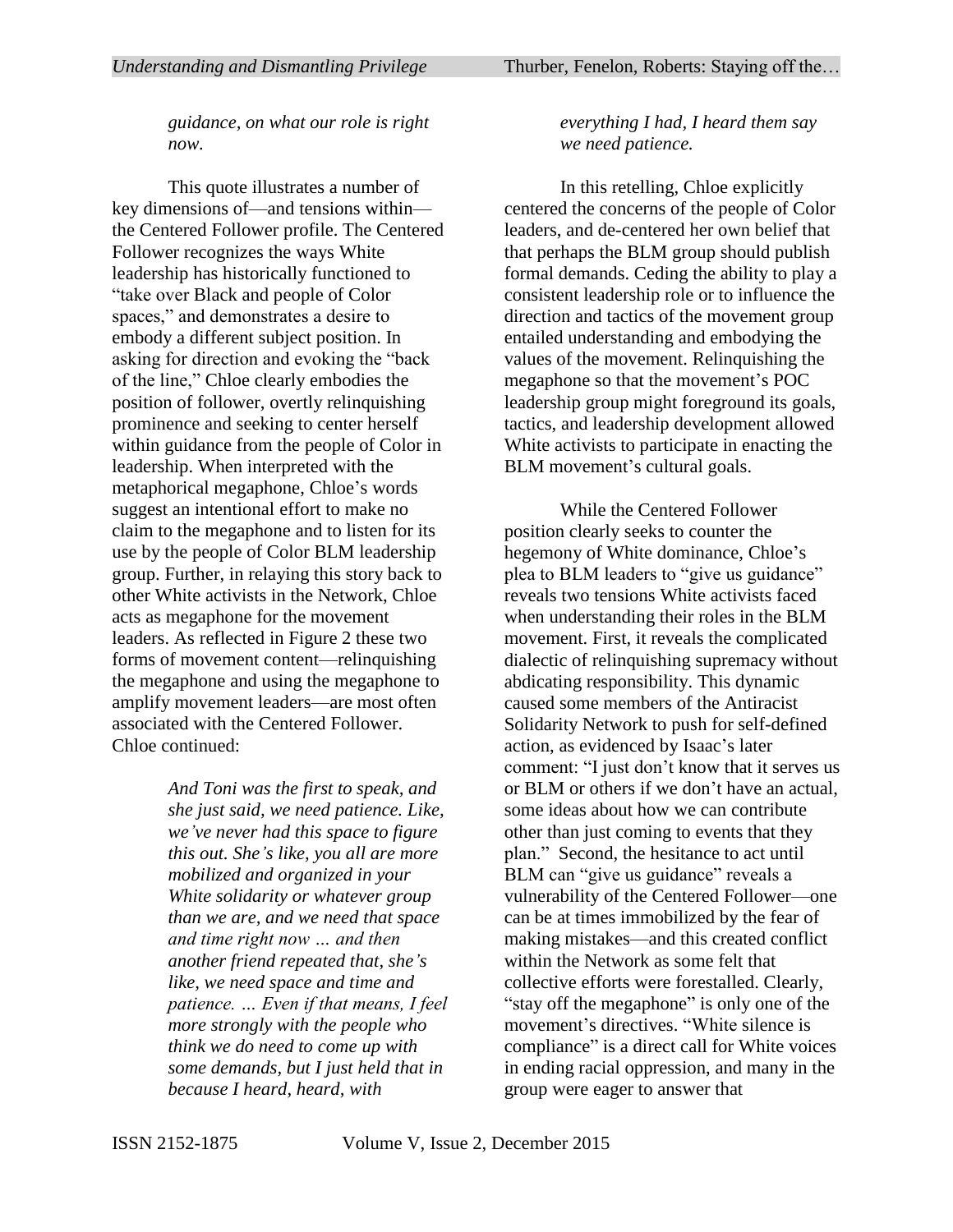call. Chloe's account of her exchange with BLM was affectively charged, her voice passionate, the 12 people in the room paying rapt attention. And yet, moments after this relayed request for patience and deferred action, members brought forward proposals for the Network to develop educational materials and a website. This tension between relinquishing and responsibility, between patience and action, has been a defining feature of the Antiracist Solidarity Network.

#### **The Affiliated Leader.**

*… We'd want to run it by leadership.* 

*—*Ben

The Affiliated Leader profile is characterized by a strong impetus toward action that intends to represent BLM but fails to fully engage movement values and/or leaders. For example, at every planning meeting, members identified suggestions to bring back to the broader BLM group, such as workshops, film screenings, websites, and community organizing initiatives. Considering ways to mobilize White people attending BLM events, Ben suggested, "Something that I've thought about … we'd want to run it by leadership, is getting these folks' phone numbers and asking to do one-on-ones with them. You know, like actually using these [BLM sponsored public actions] as direct organizing spaces for us. …" At another meeting, Isaac suggested, "It may be worth just kind of parking-lotting the idea of some kind of teach-in for folks about you know, issues of race, and the White role in perpetuating it." While in each case these actions were imagined to connect with the local BLM group and seek their guidance, it is notable that none of these ideas emerged from that group, nor were the ideas ever

brought to the BLM group for consideration over the four-month study period. The reasons for this are multiple, including, as described elsewhere, pressure from other Network members to back away from bringing specific recommendations forward, and—given that during this period the BLM group was developing its own organizational structure and decision-making process—the lack of an established BLM organizational process through which to bring recommendations. Nonetheless, members continued to imagine leadership actions in which members of the all-White Antiracist Solidarity Network played central roles in framing the movement for others and, to a lesser degree, amplifying the BLM goals (see Figure 2 for distribution of megaphone activity content for Affiliated Leader).

The motivating forces behind the Affiliated Leaders' action orientation were multiple. Many expressed a sense of urgency to capitalize on the political opportunity associated with the period of acute national attention on Ferguson and other BLM activities. In addition, many described a fierce sense of personal responsibility to respond to the explicit call for White action in the face of White supremacy. As observed by Lia, "Even if you just look at the signposts of this movement, you know 'White silence is compliance,' which is a call for speaking, and 'stay of the megaphone,' which is a calling for silence … these are in tension." The seeming incompatibility of these twin narratives is reflected by Isaac:

> *One of the things that has been weighing on me that I've been grappling with is this idea of collective liberation. … I say this with a little bit of caution, but still, it's the honest feeling there for me, of, uh, that, I have a stake in that*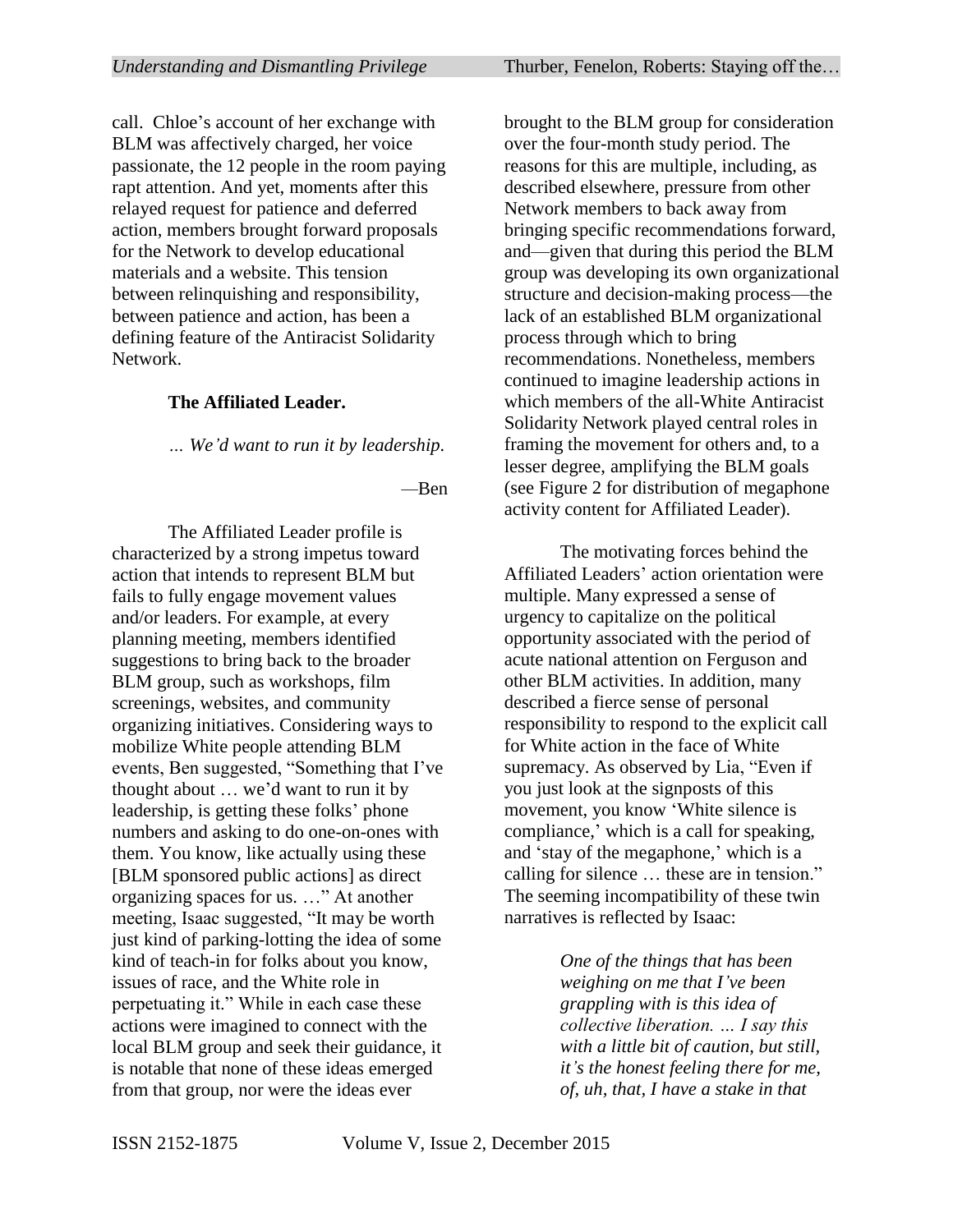*regardless of what any anyone, White or Black or anyone else has to say about it, um, and I say that in the sense that, um, I think that, I hope that we can have very honest conversations with [BLM] folks, and other people of Color-led groups, of like what does it mean to have, to own our autonomous stake in our own liberation as well.* 

For Isaac, taking leadership in the struggle for racial equality is a way of claiming a "stake in his own liberation." Yet for those members operating from the position of the Centered Follower, actions that were not clearly in response to a request from the BLM group were seen to re-center Whiteness and fail to heed the calls for patience from local BLM movement leaders. After Isaac went on to identify a number of possible ways to engage other White people in antiracist work, the following exchange occurred:

- *Rose: How do you square your desire for wanting to do those kinds of things with that request by people to slow down, how do you, how are you—*
- *Isaac: Well, so the way we talked about it last time we met was, that, it's, I think there's an important and a reasonable distinction between saying, "Here's a bunch of stuff we're gonna start doing" versus "Here are some actual ideas of things we think we might be able to do that could be supportive." Um, but maybe there's a step even short of that, saying, you know, I don't*

# *know, maybe there's a step short of that.*

This exchange reflects the prevalent tug between those evoking a call to relinquish and those embracing the call to act. Even while claiming the space to imagine a leadership role for White activists in the movement, Isaac clearly situates himself in affiliation with BLM. However, the positioning of the Affiliated Leader is tenuous. The Affiliated Leader intellectually aligns with the values and tactics of BLM, which explicitly centers Black leadership. As such, participating in the liberating work of the movement often requires White activists to participate as followers without authority, which often does not correspond with their desire to act. This disparity, compounded by the positioning as *affiliated*  rather than *centered* in the movement goals, makes the White Affiliated Leader susceptible to reproducing dominance and taking action for, or on behalf of, others, rather than in partnership with them.

A final example is illustrative of this vulnerability within the Affiliated Leader position. Concerned by skewed media reporting of the BLM actions in the city, Jacob penned a blog post intended to reframe the news reporting of law enforcement response to BLM actions in the city. He reflects:

> *I had some reservations about how I went about writing and using language in that thing I wrote. … I debated about what, um, what person of speech to use.… It was a "we." And, uh, that, was, yeah, the "we" was the heart of my tension with that. I felt fine about, I felt qualified to say what I was saying. … I wasn't worried about that, what I was worried about was how to name,*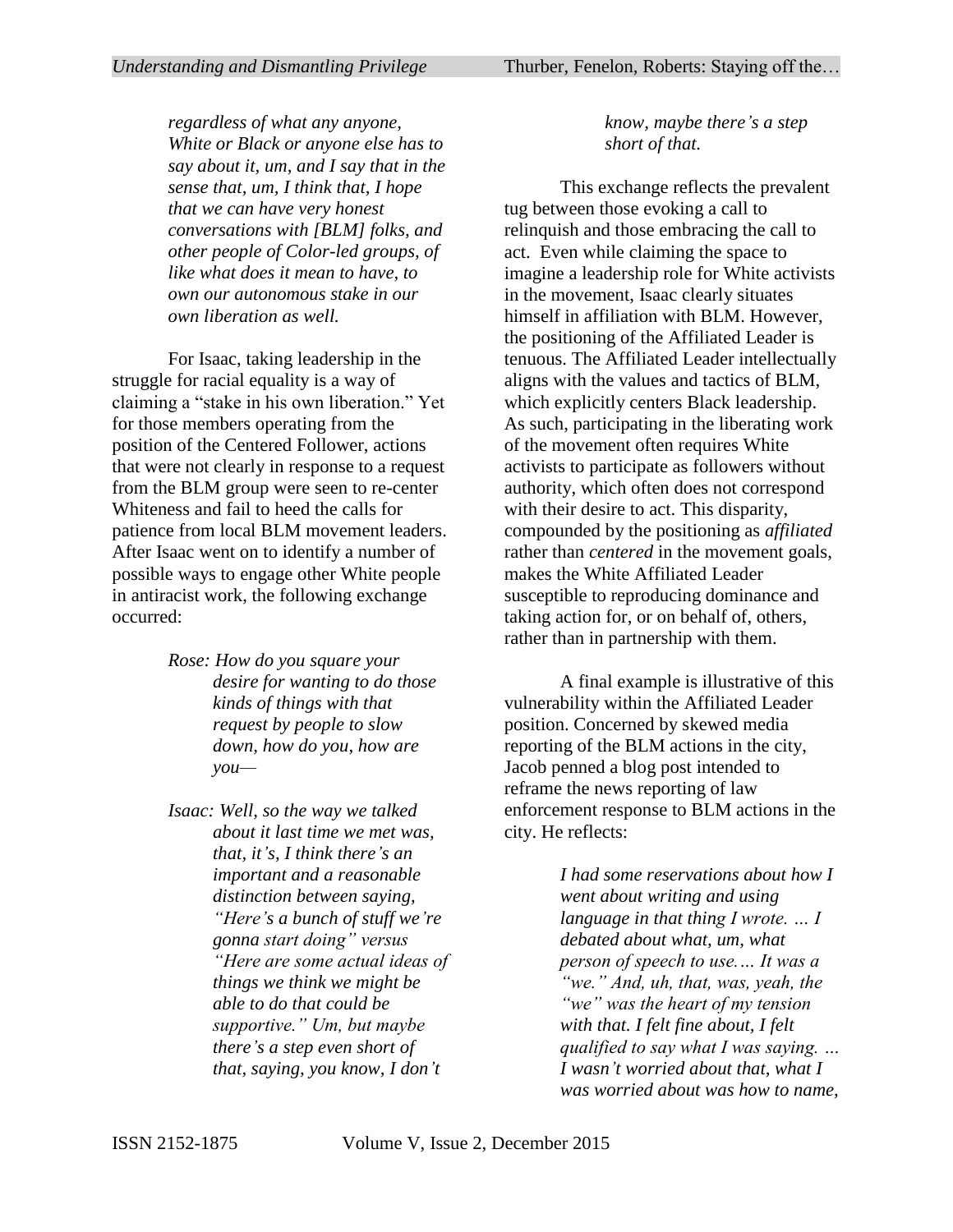*Understanding and Dismantling Privilege* Thurber, Fenelon, Roberts: Staying off the...

*from where in the crowd should this critique come, um, like literally and figuratively, where should it come from? And so, I talked to some different people … they said it was a no brainer and that I should say we. … And so it seemed like the window was closing for it to be relevant to say in the tone I was saying it, so I asked [a local BLM leader] and he gave an enthusiastic "yes" to it and some others did too, and I did it.* 

In this instance, Jacob strategically chose affiliated rather than centered activity, selectively engaging with members of the BLM leadership rather than seeking the group's full support. While he certainly could have published the piece from an independent position, he chose to evoke the "we" represented by BLM to legitimate his position, yet without *robustly and collectively* engaging with the BLM group. While coalitional leadership has played a critical role in past antiracist movements, the explicit shift of the BLM movement towards a concrete centering of *Black* leadership and public representation for the movement meant that Jacob's appeal to a collective identity as a White man might, in this instance, potentially subvert BLM's movement values and aims. The post was widely distributed, and members of the Network expressed overwhelmingly strong support for the content of Jacob's article. However, several also wondered about the impact of such megaphone activities that, like this one, represent and frame the movement to the public without being asked to do so. That members heard repeated calls from POC leaders for White activists to step back particularly reinforced this ambivalence. Such concerns were expressed by Sage, as she reflected on these requests from BLM leaders that White allies be patient:

*Part of my impression … just from hearing, from hearing it filtered from several different sources it also feels like it's generally in response to certain things that have happened, in response to the production of something, or organization of someth— sort of like, you know, Jacob's letter was awesome, but stop doing stuff that makes it look like it's just White people who are doing stuff when we're trying to figure out what we want to do, let's just calm down for a minute. …*

As Sage makes evident, the function of a(nother) publication by a White person framing the message of BLM discursively centers White authority and suggests the presence of White leadership in the movement, which is in direct contradiction to the movement's goals. There were multiple instances of White activists independently creating movement-framing materials, because, in the words of one member, "I don't know if we have to get everything signed off." Yet, as White activists authored pieces that spoke for the movement group, refining and furthering its framing message for a wider audience, these actions were increasingly contested. Other members echoed Sage's concern: Authorship suggests that the writer's words hold legitimacy and authority in speaking on behalf of BLM, and that such positioning might underscore White leadership in the group's internal dynamics and public portrayal. Producing materials—even those rhetorically aligned with the frame of the BLM movement—might undermine its values if they bolster White voices at the expense of POC voices and leadership.

Undoubtedly, the strong impetus to act, paired with a commitment to communicate with BLM leadership, could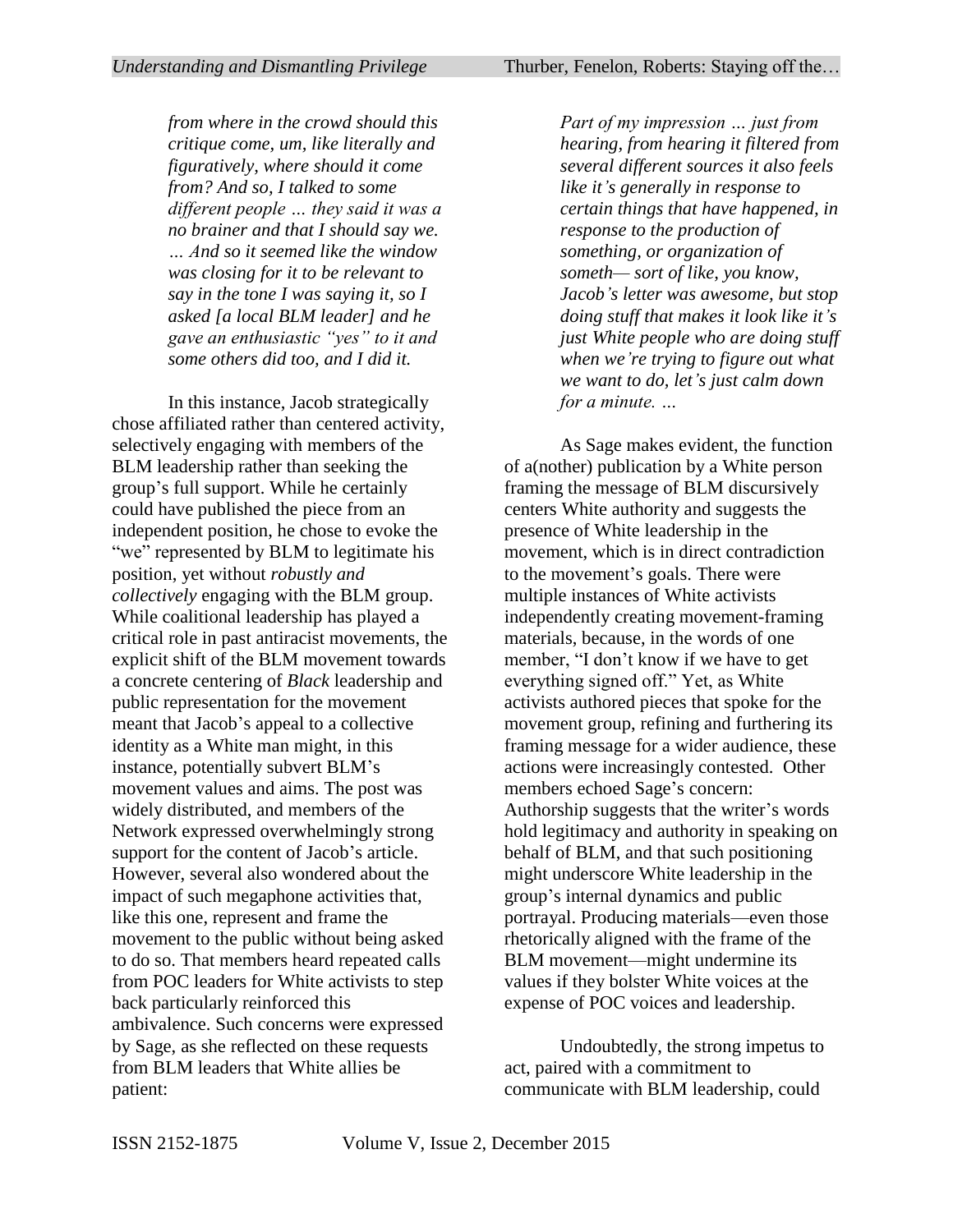foster relationships and parallel movements that sustain antiracist work. Yet, the terrain beneath the feet of the Affiliated Leader is particularly tenuous. Often motivated by a strong sense of personal responsibility and justice, actions from this position are vulnerable to both White activists' sense of urgency and their internalized dominance. The decisions of the Affiliated Leader are complicated by a desire to be *in* the BLM movement even as they resist their socialization to take leadership roles. It is in part this tension that leads some to seek action outside the movement.

#### **The Autonomous Independent.**

*… sometimes I think that White people know best what other White people need to hear and how.* 

*—*Penna

The final profile to emerge from this analysis is the Autonomous Independent. The Autonomous Independent shares the Affiliated Leader's impulse toward action, but is most concerned with framing activities (see Figure 2 for distribution of megaphone activities)—in this case aimed at engaging White people in racial justice work. The Autonomous Independent is characterized by a belief in the existence of "White work," antiracist work that is both appropriate for and the responsibility of White people to lead. The existence of the Antiracist Solidarity Network in itself serves as a testament to this shared belief. However, members' conception of "White work" varied, as did their understanding of what activities were appropriate to pursue independently.

All members shared a commitment to engaging in antiracist consciousness raising for themselves and the people in

their daily life. As one member encouraged, "Just being secret agents in the world, going to our neighborhood association meetings, you know, talking to people, just doing the work." Many found value in the Antiracist Solidarity Network as a space for teaching and learning, reflection and accountability. Sean reflected on the development of the group:

> *But then there's also a reason we continued to meet, because I think for some of us, it was that there's this community that's needed, but then also that we know the work is so much more, or we have a sense that the work is more than just at the actions. And so to be any—but without any sort of policy or organization or anything like that—I don't think that any of us or I haven't gotten the sense that any of us want to form any institutional body or something, but rather to have a loose association of folk together who can hold each other accountable during actions and also figure out how we can begin to create a new culture in our individual lives, to do that consciousness raising….*

This version of the Autonomous Independent profile sees value in small groups of White people coming together and using the figurative megaphone to provide internal support and accountability toward shared racial-justice goals. Yet for others, this sense of community was not the motivation for being involved. As Maddie clearly states,

> *I don't need like another space with White people to talk about my feelings and my interactions with. … I'm really just interested in, are we gonna organize, how are we gonna*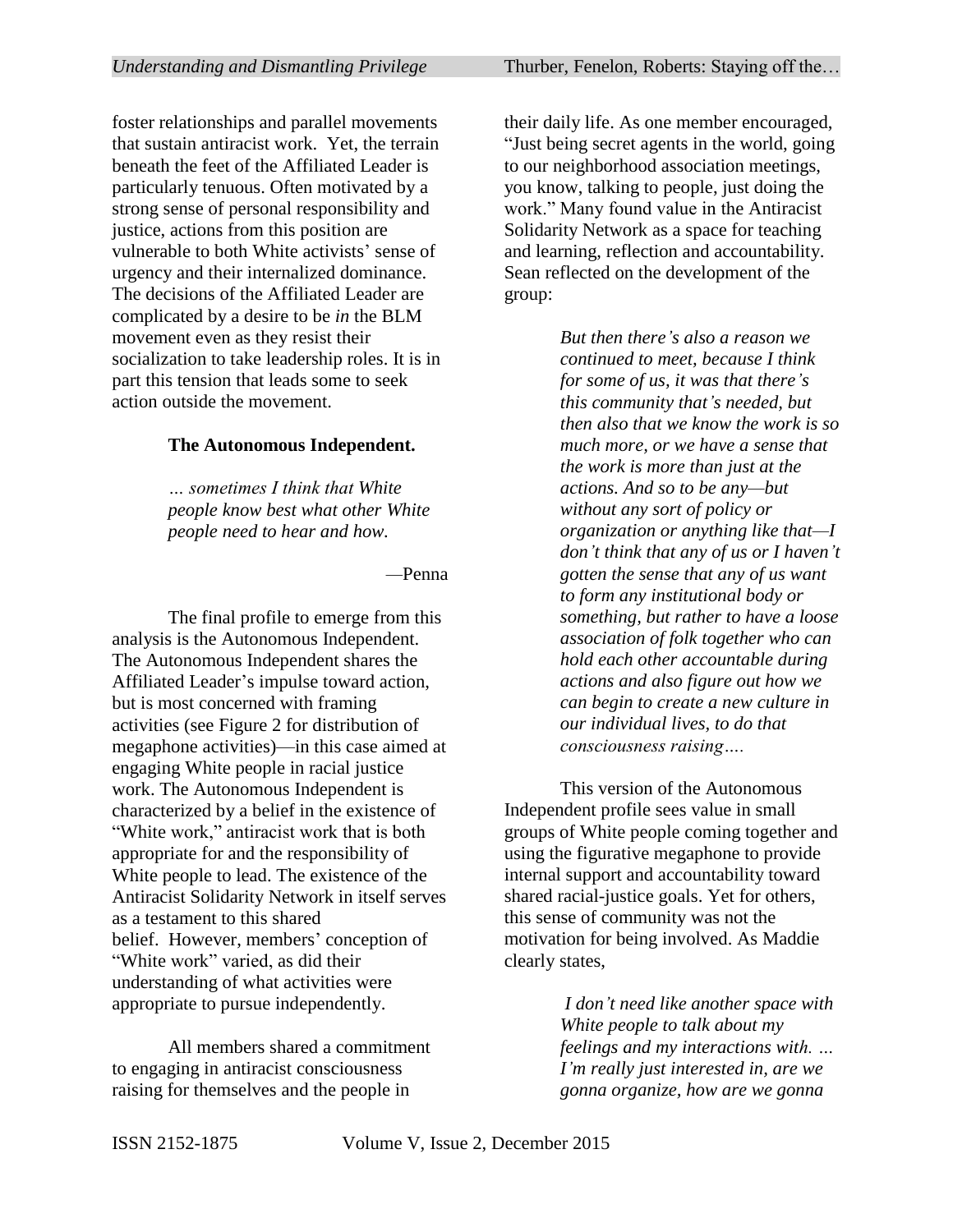*do it, in a way that doesn't overlap with the leadership of the BLM … in like predominantly White communities in rural areas where maybe people of color wouldn't go, or want to go anyway, or wouldn't feel safe….*

Several members shared a hunger for a more strategic approach to mobilizing White people. These activists felt a desire to hold their own megaphone, broadcasting their work beyond the existing group to reach those White people who might not otherwise be engaged. As reflected by Maddie's caution that this organizing not "overlap" with the BLM group, some expressed that White activists are uniquely positioned and qualified for this work. Penna shared, "… sometimes I think that White people know best what other White people need to hear and how." Yet, while these members diligently raised suggestions that the Antiracist Solidarity Network plan and scale up independent actions, the recommendations were not widely endorsed by the group. Rather, as described previously, other members consistently responded to these calls for independent action by evoking the position of the Centered Follower. In response to Maddie, Lia said:

> *So when you said, "I want to start organizing and go out and do it," I actually want to, if there's an opportunity to be involved in multiracial organizing around racial justice, that's what I want to do, and I still think there's a role for White people to come together, personally, but I don't know if it's a separate organizing strategy, and I'm willing to wait, personally, until I see, to see what emerges.*

Like the Affiliated Leader, the Autonomous Independent position embodies an ethic of social responsibility. Activists operating from this profile believe White people have, in the words of one Network member, "an autonomous stake in our own liberation." This moment is not just about liberating Black people and other POC from White supremacy, it is about liberating White people from ideologies and systems that also damage White people's lives. To the degree that the Autonomous Independent does not claim to be centered or affiliated with BLM, she does not face the same risk as the Affiliated Leader of reproducing dominance by speaking for BLM. Yet the nature of this distal relationship to POC-led racial justice work makes the Autonomous Independent vulnerable to reiterating other forms of White dominance. In contrast to the value-laden politics of BLM (which both embodies and strives towards a centering of Black lives), the politics of the Autonomous Independent re-centers White lives as expert and authoritative. Choosing an independent, White-led movement-building strategy may also reinforce White supremacist comfort and preference for living racially segregated (or shallowly integrated) lives. Actions designed by the Autonomous Independent may problematically re-inscribe—or, to use megaphoning imagery, amplify—a White supremacist notion that White people have nothing substantive to gain from people of color nor anything to lose—in terms of knowledge, growth, or relationships—in their absence. Again, there was tension within the group: Should we be working independently, and what work is "White work"?

#### **Conclusions**

Given the movement's injunction for White activists to "stay off the megaphone" and the deeply ingrained patterns of White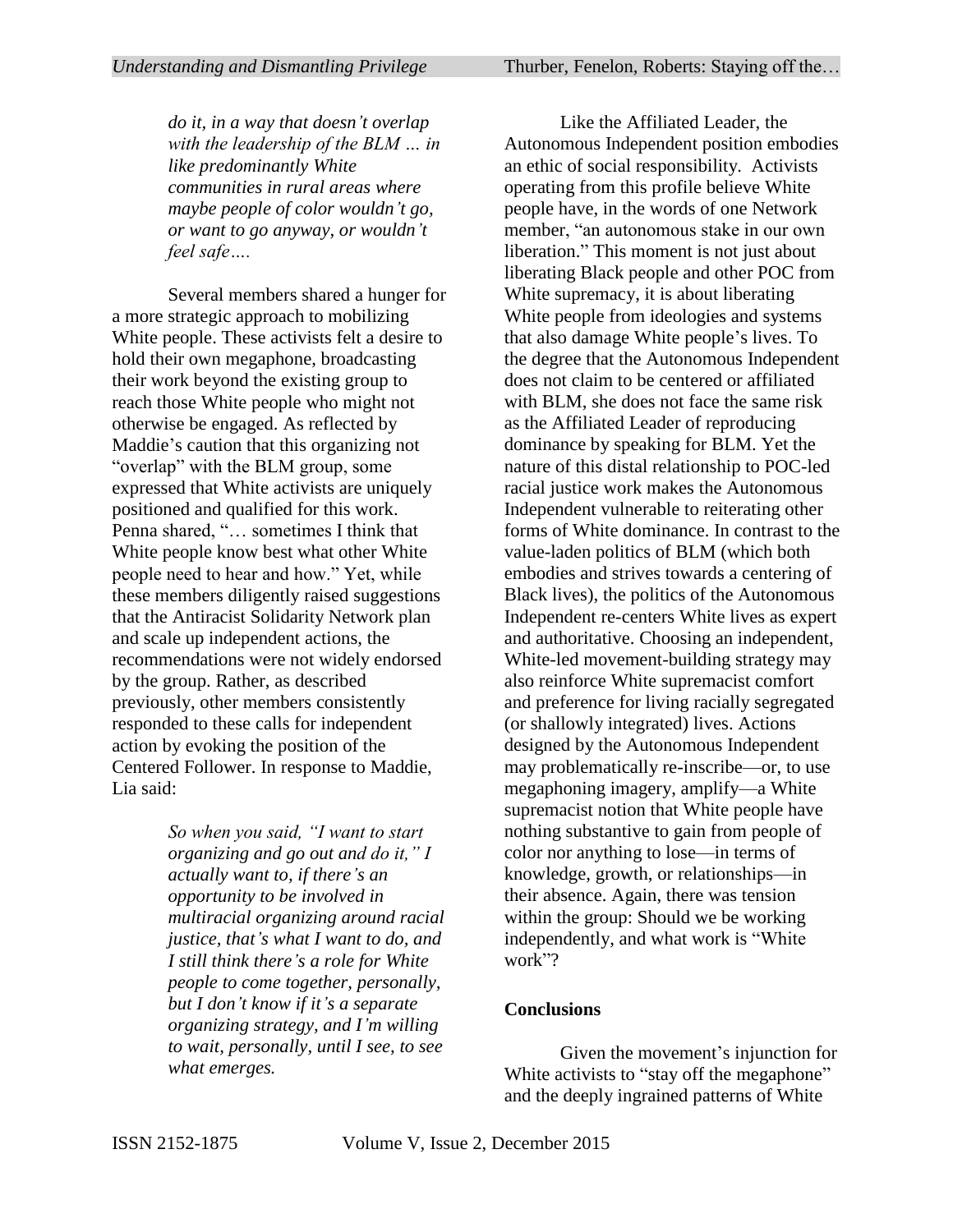supremacy among all White people (including White antiracist activists), we expected to see tensions related to leading and following, and between White activists megaphoning the movement frame themselves and relinquishing the megaphone to others. Our findings were more complex, broadening our conceptualization of the megaphone and our understanding of how White activists both amplify and disrupt the BLM movement. Our exploration of the three activist profiles—the Centered Follower, the Affiliated Leader, and the Autonomous Independent—reveal that none is uniformly uncomplicated, that all bring particular strengths—as well as distinct limitations—to antiracist organizing. It is important to reiterate that although these emerged as the primary profiles within our group, they are not the only possible profiles that White activists could embody. Additionally, these profiles are not mutually exclusive. Several members evoked different profiles at different times. We find, however, that literal and figurative megaphoning actions taken from the position of Centered Follower are more likely to embody and constructively amplify the BLM movement goals and tactics. By committing oneself to the movement while relinquishing positions of authority, actions from the Centered Follower position demonstrate the counterhegemonic possibility of BLM and its disruption of White supremacy. In contrast, actions taken from the position of the Affiliated Leader and the Autonomous Independent are less likely to support the BLM movement goals and uphold its values, and are more likely to reproduce relationships of inequality and protect the hegemony of White supremacy. That does not mean they are never appropriate, only that that they should be interrogated to determine if there are ways to bring the actions into greater alignment with BLM. Further, this study sought to

examine the dynamics between White activists and a local Black Lives Matter movement. It is possible that the other activist profiles are more effective in other, perhaps broader, instantiations of White peoples' engagement with racial justice work.

#### *Implications for White Activists*

**Interrogate the pull toward action.**  As seen in this case study, despite efforts by the White activists to set aside the megaphone, it sometimes (metaphorically) reappears in White hands. Visible, public leadership of White activists can at times undermine the values and vision of the BLM movement. White activists must assume that the lure of taking action within BLM will always be influenced by both a desire for tangible results and operative White dominance (which may include a proclivity to being in charge, a lack of racial awareness, a propensity to forget—if not willfully disregard—critical feedback from people of Color). As such, White activists in antiracist work must remain willing to interrogate any desire to take leadership or initiate an action without authentic engagement with POC leadership.

Furthermore, that engagement must be ongoing and adaptive to changes in the social context. Many long-time White activists—from local members of the Network in this study to presidential candidate Bernie Sanders—have been challenged by BLM leaders to live more fully into the counterhegemonic values of this movement. This can be disorienting for White activists who have been part of longstanding multiracial coalitional efforts in their communities, as it requires a distinct shift in roles. Reflecting on his blog post, in which he wrote from the subject position of "we" with the encouragement of long-time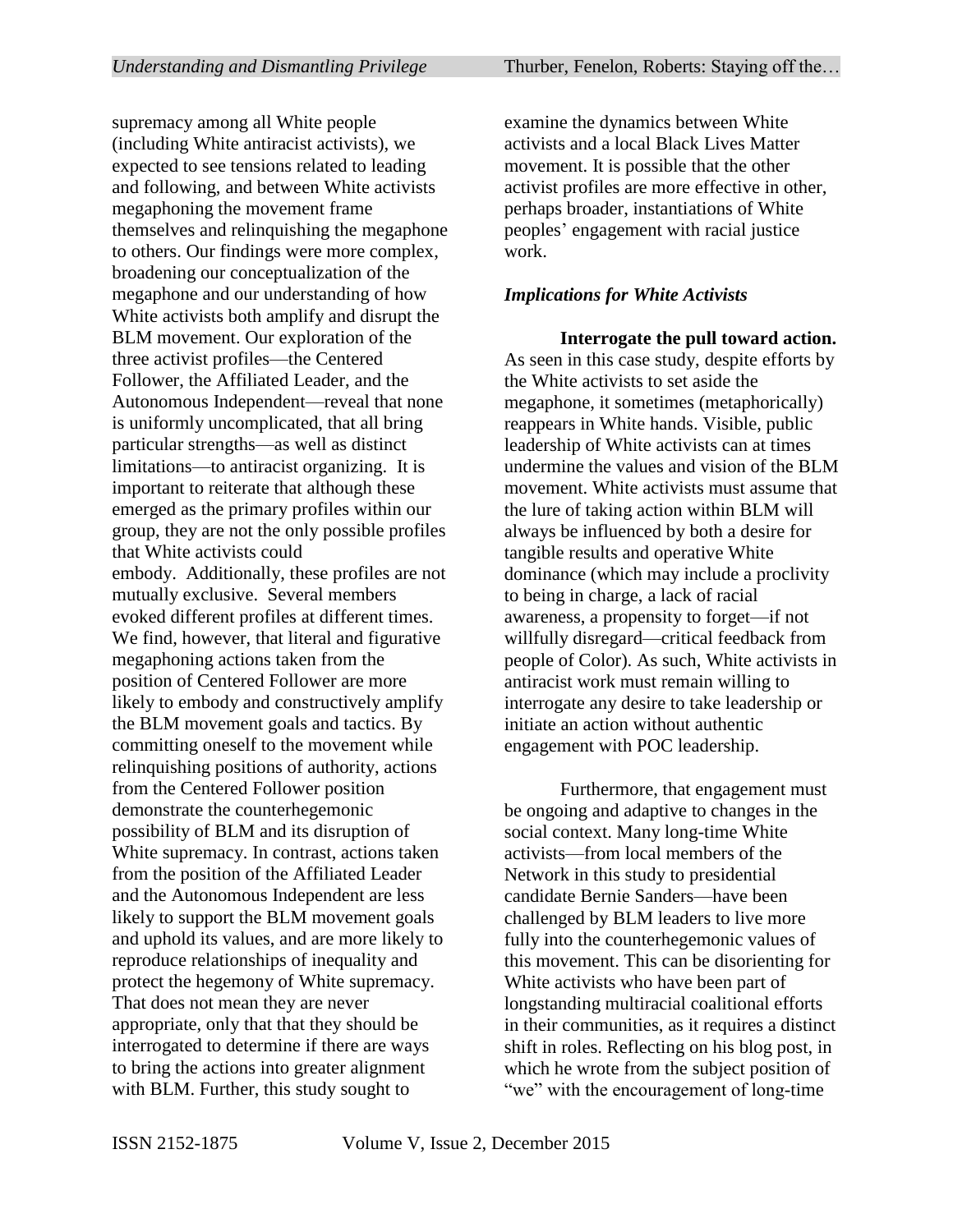Black activist colleagues but without having fully engaged the BLM leadership, Jacob offers:

> *… These shifts towards centering Black experience, voice, and leadership are absolutely essential. And if I knew then what I know now about these shifting dynamics, I would have used my voice differently than I did. … I see now that the important shifts that the BLM movement was birthing created a situation in which my previous assumptions about speaking in certain ways and spaces no longer made the same sense they did before.*

White activists must remain attuned to internal motivations as well as the shifting social contexts in which different modes of engagement may be required. By noticing what end is served by working independently, and by a fully centered relationship with the POC movement leadership, White activists can ground their decisions in more than just activist instinct.

**Reconceptualize action—and take it.** Staying off the megaphone is not synonymous with inaction or silence. Relinquishing the megaphone can enact powerful movement-building work, particularly when it creates space for the values, goals, and tactics of the movement to flourish. Thus the power of relinquishing the megaphone should not be underestimated or understood as merely passive, but as an opportunity to engage in rich movement building. Moreover, the megaphone *does* find productive use in the hands of White activists, particularly when used to perform an amplifying role that grows out of centered relationship with POC leadership and movement values. Clearly, many more White people are needed in the movement to end White supremacy, and the tactics and strategies to achieve this are infinite. Cultivating a dynamic antiracist movement requires more than an organizer's handbook and a hand on the megaphone. The instruction to "stay off the megaphone" seeks to further a larger set of cultural values, one that moves beyond a blanket silencing and cessation of leadership and demands a more intentional, more relational, and less ego-driven notion of movement participation.

Further, while we focus here on three activist profiles that were most common in our group, these are not the only possible ways of engaging. We find particularly compelling the possibilities of acting from the position of the Centered Leader. While not one of the most dominant profiles to emerge in this case, we did find a number of incidents where White activists simultaneously followed Black Lives Matter leadership and took leadership themselves. This clearly requires establishing accountable relationships with BLM leaders and demonstrating a willingness to follow direction when offered.

**Prepare to be challenged.** Tensions between White activists operating from different profiles can be generative, serving to clarify roles and purposes, or can be threatening, undermining the stability and sustainability of the group. In response, some White activists engaged in antiracist actions may choose to align explicitly with one of the three profiles, joining forces with others of like mind about the scope and purpose of White people's engagement in racial justice work. Others may intentionally call on different types of activists to challenge one another and the movement.

Subsequent to the study period, the Antiracist Solidarity Network formed a local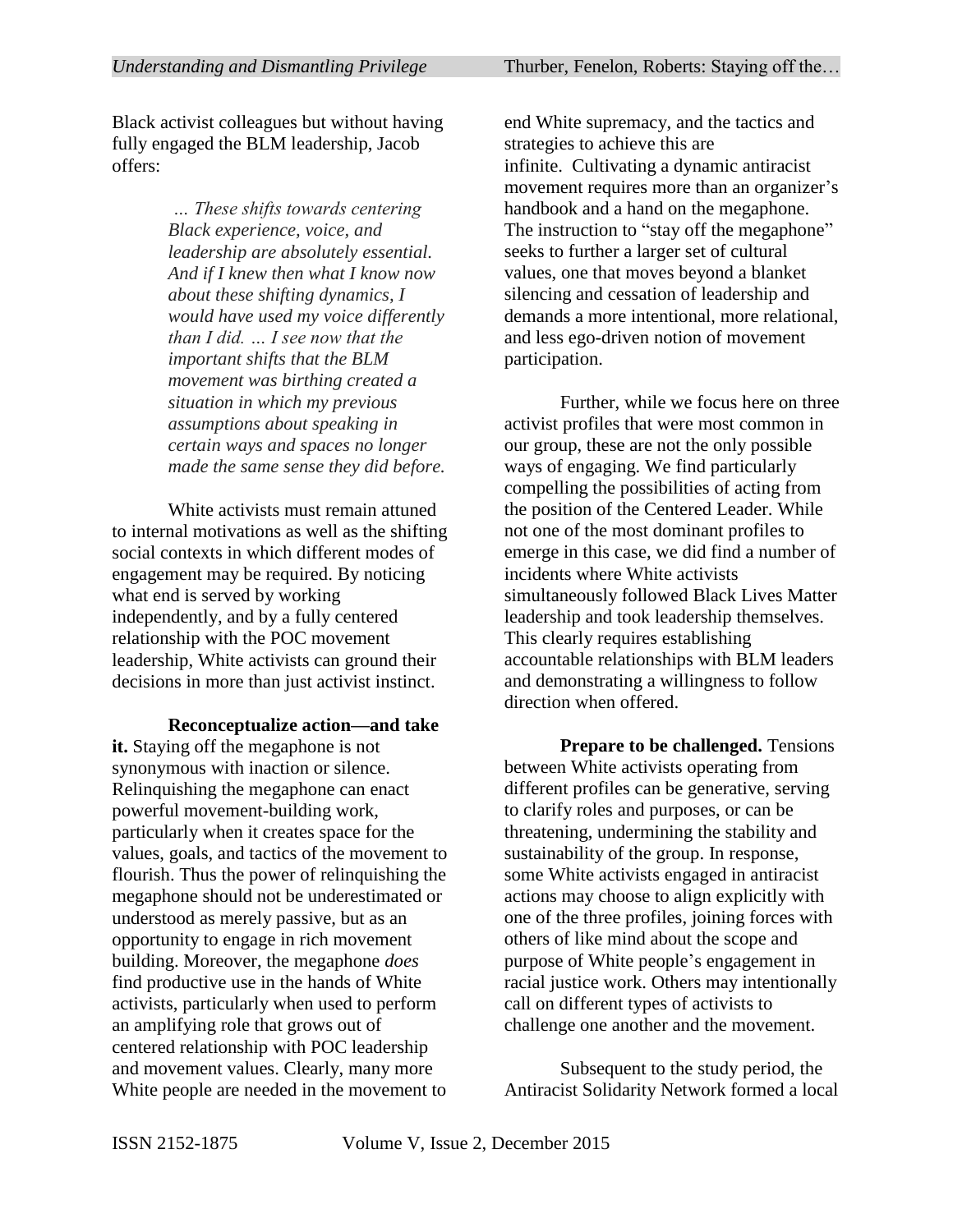affiliate of SURJ (Showing Up For Racial Justice, a national network organizing White people for racial justice). The different orientations towards action within the group, while still present, have been a source of mutual accountability: We find that the commitment to act among Affiliated Leaders and Autonomous Independents can challenge the Centered Followers' vulnerability to abdicate responsibility when action is needed. Likewise, the commitment of the Centered Follower to relinquish

supremacy can guide Affiliated Leaders and Autonomous Independents to better align movement actions with BLM goals. What is clear is that the movement for Black lives calls on *all of us,* and particularly White people, to commit to the struggle to end White supremacy, including by living into a movement that keeps the wisdom, expertise, and leadership of Black and POC activists central. We *can* stay off the megaphone and stay in the movement.

**Acknowledgements**: We offer deep appreciation to Marie Campbell, Anna Carella, Andrew Krinks, Debbie Rowe, Lia Saroyan, Paul Speer, and Allyn Steele for their thoughtful reading of earlier versions of this piece.